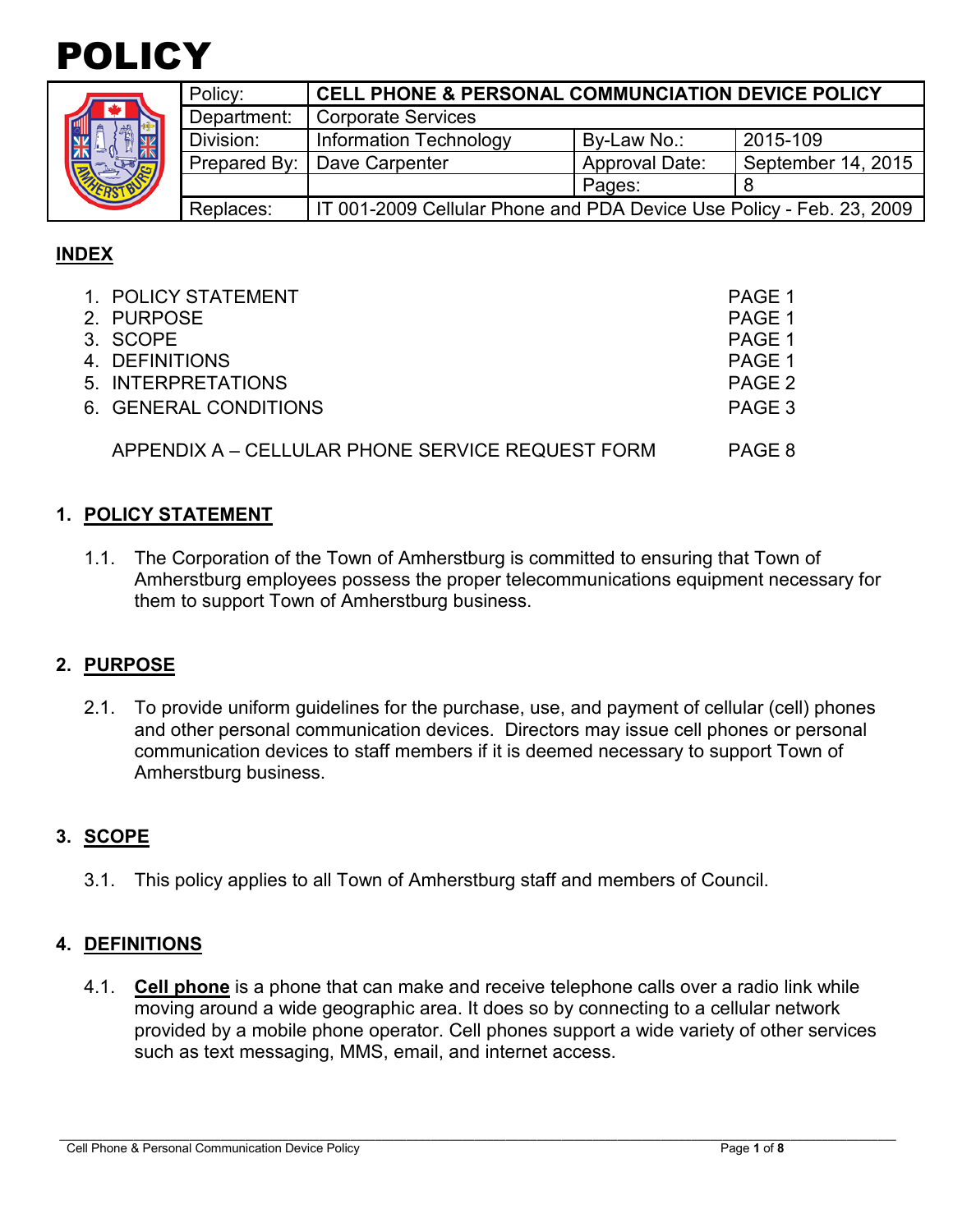- 4.2. **Chief Administrative Officer (CAO)** is the Chief Administrative Officer for the Corporation of the Town of Amherstburg, which includes the roles and responsibilities as laid out in Section 229 of the *Municipal Act, 2001*.
- 4.3. **Council** refers to the current elected Council for the Corporation of the Town of Amherstburg. This includes, as an entirety, the Mayor, Deputy Mayor and Councillors.
- 4.4. **Director** is the person responsible for direction and operational control of a division as defined on the Town's organizational structure.
- 4.5. **Employee/Staff** is any person employed with the Town of Amherstburg, including any union or non-union, regular or temporary, full-time, part-time, seasonal or casual staff member, including but not limited to permanent staff, temporary staff, committee members, students, recreation staff, contract employees, and paid work placements.
- 4.6. **IT** refers to the Town's Information Technology Department.
- 4.7. **Manager** reports directly to a Director (or the CAO in some instances) and who is responsible for a department within a division of the Corporation, as defined on the Town's organizational structure.
- 4.8. **Personal Calls** are defined as personal calls of minimal duration and frequency that are essential to allowing the employee to continue working, and cannot be made at another time or from a different telephone. Examples of personal calls are calls to arrange for unscheduled or immediate care of a dependent, a family situation, a personal emergency, to alert others of an unexpected delay due to a change in work or travel schedule, etc.
- 4.9. **Personal Communication Devices** are defined as commercial wireless devices, such as cellular phones, mobile email devices, pagers, personal digital assistants ( PDAs), and other similar devices.
- 4.10. **Senior Management Team (SMT)** is comprised of the Chief Administrative Officer and the Directors. If a Director is unavailable, a delegate may be assigned.
- 4.11. **Town** is the Corporation of the Town of Amherstburg.
- 4.12. **User** is an individual that has been provided a cell phone or personal communication device by the Town of Amherstburg.
- 4.13. **WEDnet** is the Windsor-Essex Development network.

# **5. INTERPRETATIONS**

5.1. Any reference to this Policy to any statute or any section of a statute shall, unless expressly stated, be deemed to be reference to the statute as amended, restated or re-enacted from time to time. Any references to a By-law or Town policy shall be deemed to be a reference to the most recent passed policy or By-law and any replacements thereto.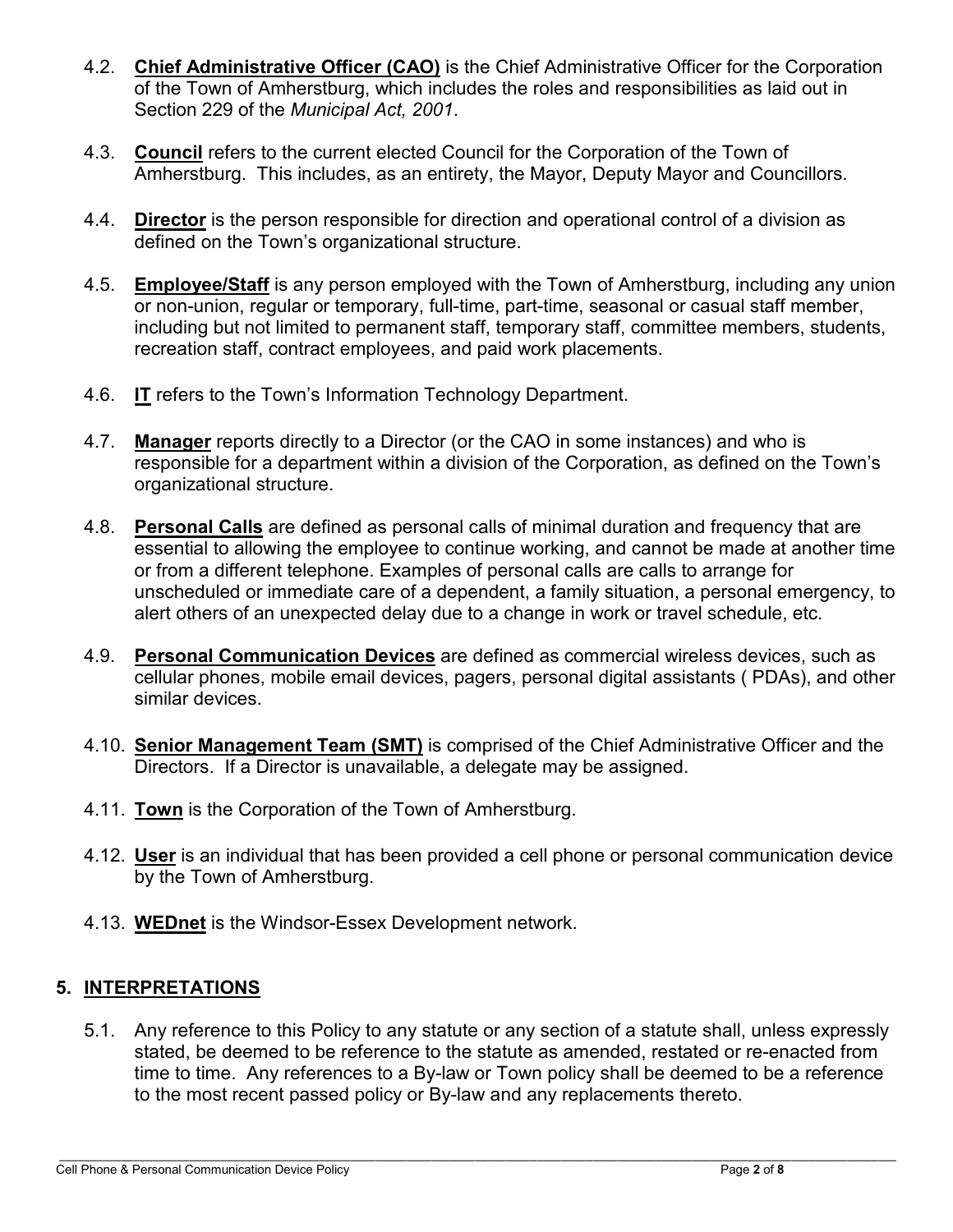- 5.2. Where not specifically identified in this policy, any use of a cell phone or personal communication device is regulated by the Town's Technology Use policy.
- 5.3. Where a Director is authorized to undertake any act pursuant to this policy, such act may be undertaken by a Director's authorized designate.

# **6. GENERAL CONDITIONS**

## 6.1. **Criteria for Issuing Cell Phones**

- 6.1.1. Directors may request a cell phone to be issued to an individual department staff member in the following situations:
	- 6.1.1.1. The nature of work assigned limits the ability to use the office or other departmental phones.
	- 6.1.1.2. The nature of the work assigned requires the individual to be reasonably available outside of normal office hours.
	- 6.1.1.3. The nature of the work assigned is critical to the operation of the Town and immediate and timely response is required.
- 6.1.2. Directors may request a cell phone for departmental use to be shared among several staff members if an "on-call" or "on-duty" policy exists within the department and cell phone support is essential to Town operations.
- 6.1.3. Requests for cell phones are made by submitting a completed Cellular Phone Service Request Form to the manager of information technology that includes the funding sources for all related costs.

## 6.2. **Service Provider**

- 6.2.1. The Town obtains cell phone service, phones, personal communication devices, and accessories using a vendor acquired through WEDnet. Agreements provide discounted pricing based on globally procured programs on behalf of local municipalities and provide a wide range of service plans to meet the needs of Town of Amherstburg departments.
- 6.2.2. Service provider agreements will be reviewed on a regular basis, as deemed appropriate by the Manager of Information Technology.
- 6.2.3. Should the requirement to procure a new service provider be present, this process shall be completed in accordance with the Town's Procurement Policy.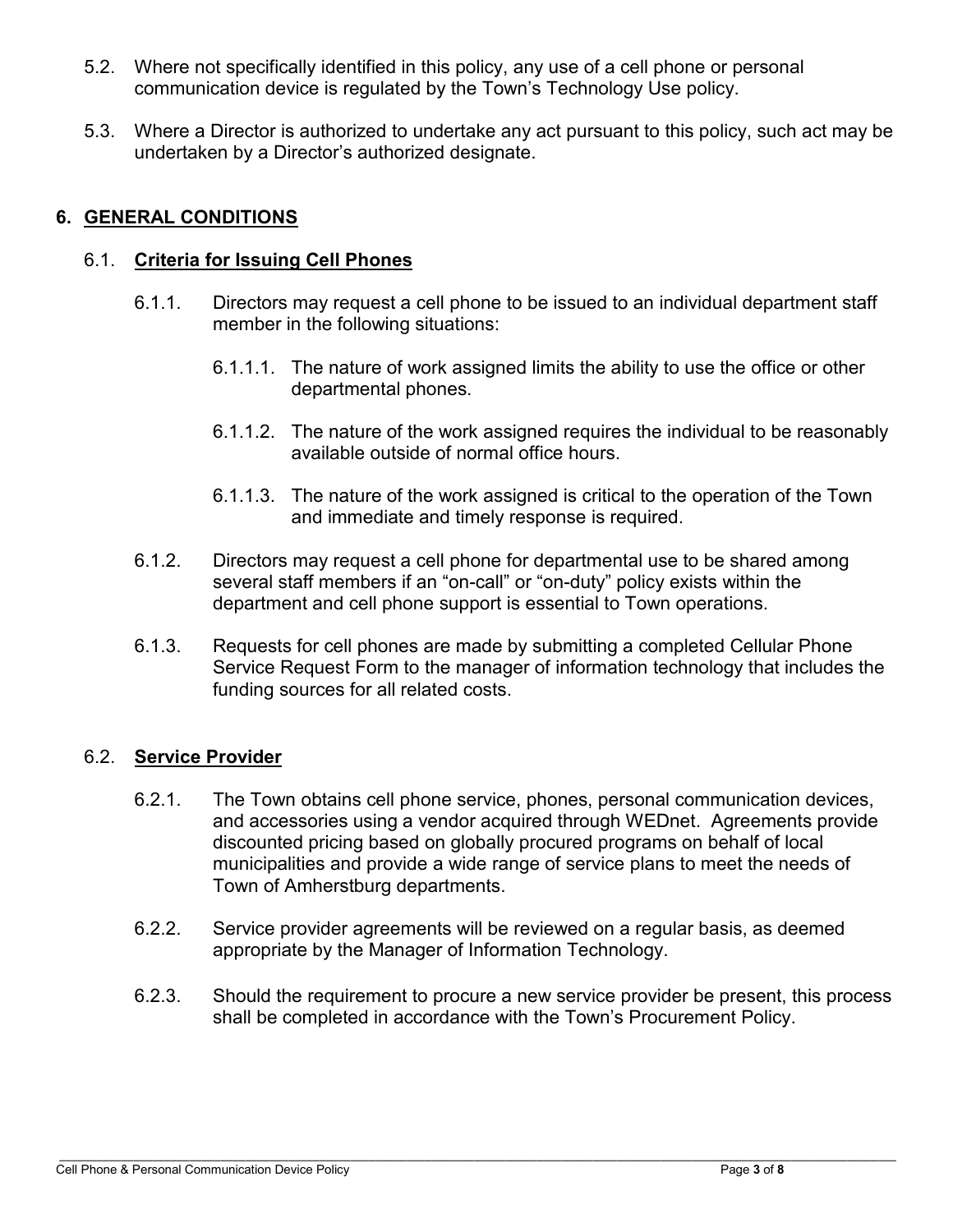### 6.3. **New Device Activations**

- 6.3.1. The Cellular Phone Service Request Form is required for all new cell or personal communication device activations and accessories.
- 6.3.2. In every instance where a new activations or changes to plans are requested, the Information Technology department will contact the service provider to obtain approved changes and/or new service.

## 6.4. **Service Plans Changes**

- 6.4.1. In every instance where a new activations or changes to plans are requested, the Information Technology department will contact the service provider to obtain approved changes and/or new service.
- 6.4.2. In all cases, the most economical service plan that meets individual business needs must be chosen.
- 6.4.3. The Cellular Phone Service Request Form is required for all existing service plan changes.
- 6.4.4. Directors must approve any upgrades from basic service plans.

### 6.5. **Equipment and Purchases**

- 6.5.1. Departments should purchase baseline cell phone equipment.
- 6.5.2. Directors must approve any phone model upgrade.
- 6.5.3. Employees are responsible for the safekeeping and care of their cell phones or personal communication device.
- 6.5.4. Purchases will be placed by the Information Technology department following receipt of a properly completed Cellular Phone Service Request Form, and in accordance with the Procurement Policy.
- 6.5.5. The Information Technology Department will make arrangements directly with the designated service provider for necessary equipment.
- 6.5.6. All cell phones to be used specifically or primarily for business purposes shall be purchased and owned by the Town of Amherstburg.

## 6.6. **Charges and Oversight**

6.6.1. The Information Technology Department is responsible for managing all costs related to the cell phones and personal communication devices assigned to staff including hardware, accessories, service plans and overages.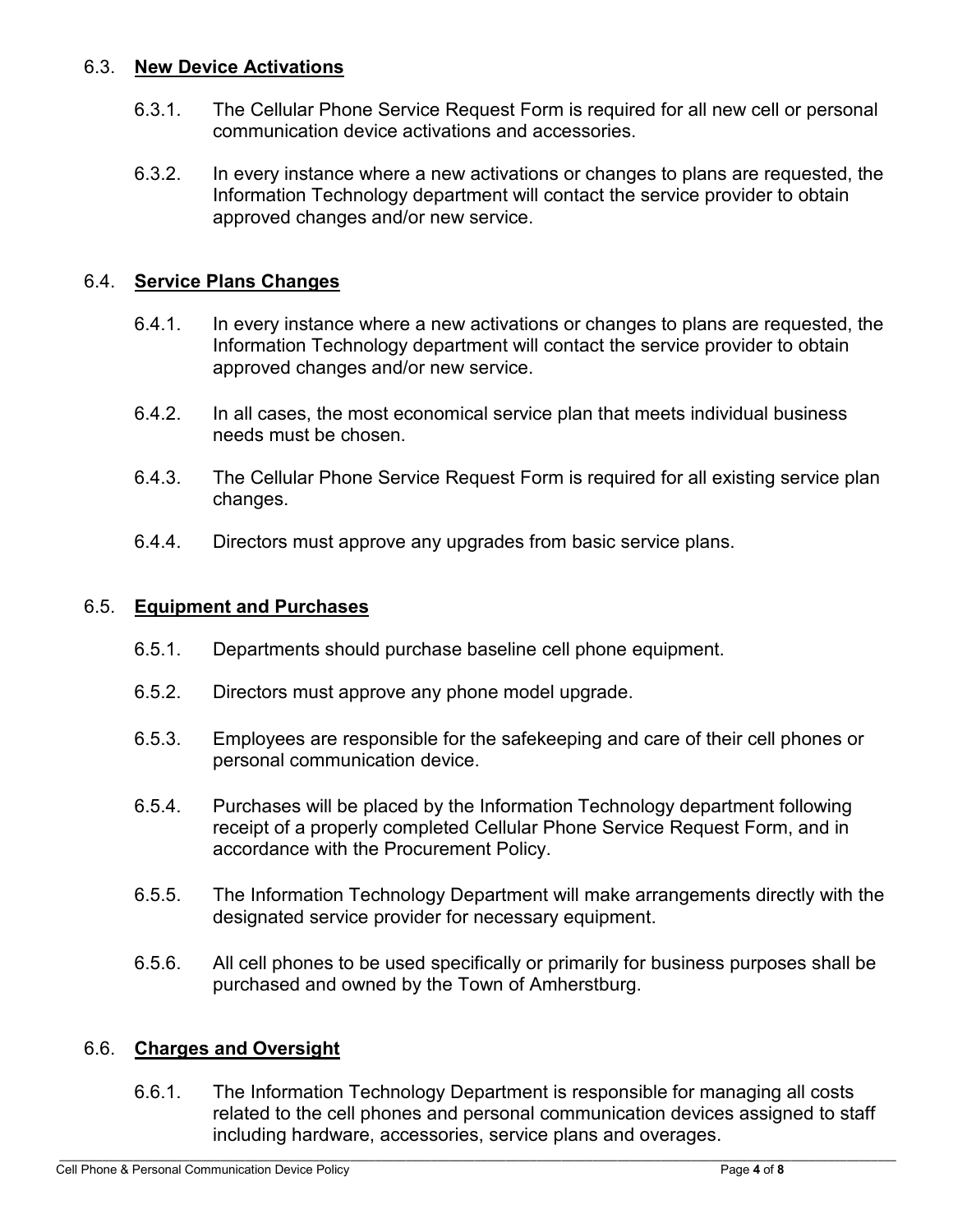- 6.6.2. The Information Technology Department shall review monthly billing statements to ensure service plans are appropriate for business use.
- 6.6.3. Departments must ensure all overages due to non-business use are reimbursed by the individuals assigned the cell phone. Non-business use resulting in plan overages will be reimbursed by the individual employee. Cheques will be made payable to the Town of Amherstburg and received by the Finance department with 30 days of receipt of a cellular invoice.
- 6.6.4. Where users are required to be available and are out the cell phone coverage area, users shall provide the Manager of Information Technology prior notice two weeks in advance in order for the arrangement of appropriate options to the cell phone plan. Options provided shall be at the discretion of the Manager of Information Technology and shall be of reasonable accommodation to the user.
- 6.6.5. Cell phones may have plans that accommodate placing long distance calls. Long distance calls should be kept to a minimum and should be placed only for the purpose of advancing Town business.

## 6.7. **Payment and Billing**

- 6.7.1. Monthly cellular service invoices are received by the Town's Accounts Payable Department.
- 6.7.2. Cell phone service invoices are sent to the Information Technology Department for usage review and to ensure there are no billing errors.
- 6.7.3. Billing errors shall be brought to the attention of the Accounts Payable Department immediately for review and approval for account billing.
- 6.7.4. Once invoices are processed, monthly cellular service invoices are received by the Information Technology Department for a trend analysis review.

#### 6.8. **Personal Calls**

6.8.1. Town of Amherstburg cell phones and personal communication devices must be used primarily for business calls. Personal calls should be limited.

#### 6.9. **Disasters and Emergency Situations**

6.9.1. In the event of a disaster or emergency affecting the Town, cell phones in noncritical areas will be redistributed to support mission critical areas.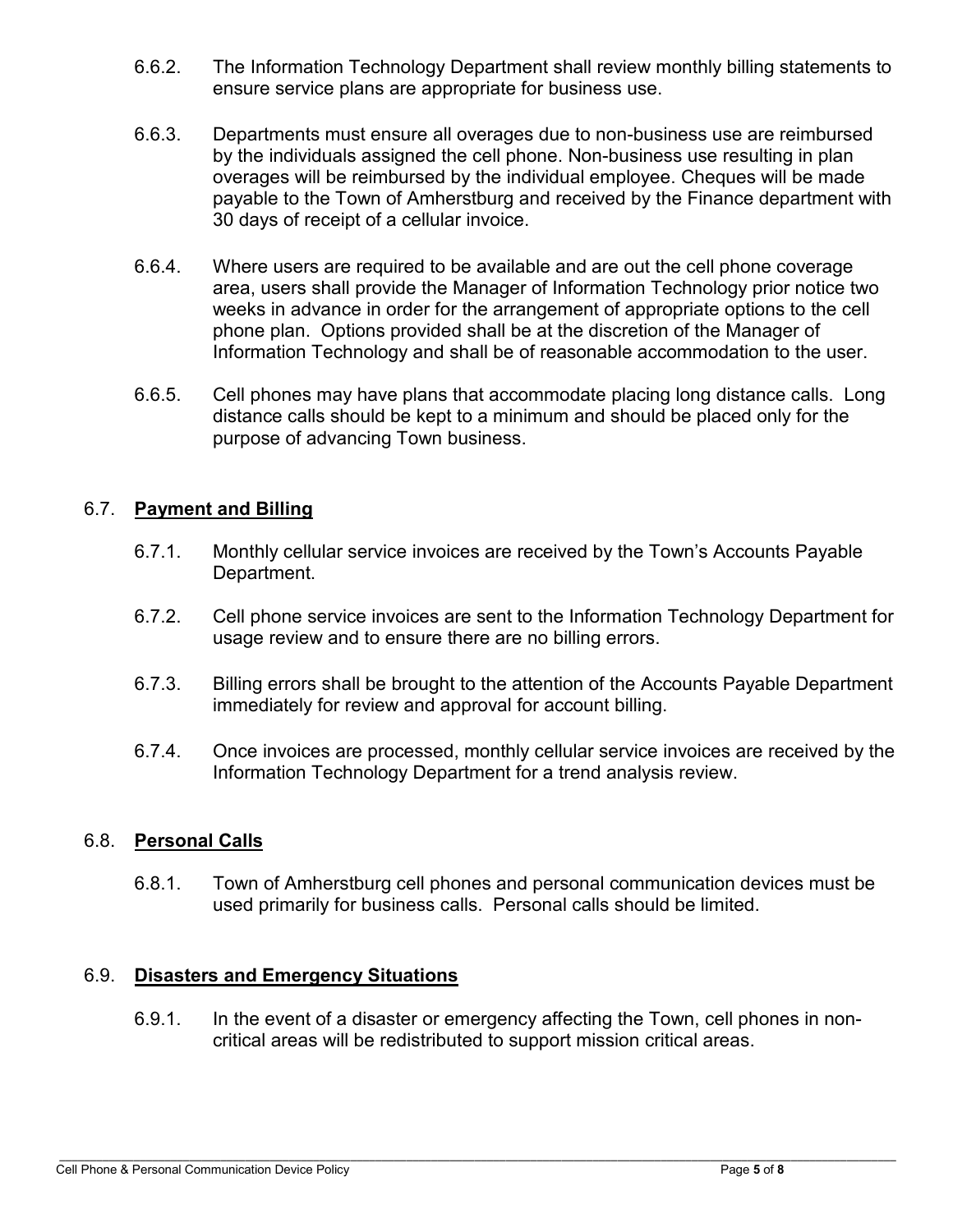### 6.10. **Cell Phone Allowance**

- 6.10.1. A cell phone allowance shall be provided to employees to compensate for the use of personal cell phones for Town business in lieu of the employee having a Townissued cell phone.
- 6.10.2. Employees eligible for receiving a cell phone allowance generally include those whose job duties regularly require emergency call back, irregular work hours, or other job related factors that require the employee to routinely utilize a cell phone to enhance their ability to perform their job duties. This may include, but is not limited to, Directors, Managers, and full-time employees.
- 6.10.3. Directors shall recommend which employees within their departments qualify for a cell phone allowance. The Chief Administrative Officer shall give final approval on all cell phone allowances.
- 6.10.4. Cell Phone Allowance Amount:
	- 6.10.4.1. The standard monthly cell phone allowance amount shall be \$20.00.
	- 6.10.4.2. The monthly cell phone allowance may be adjusted up to an amount of \$35.00 for any employee whose necessary use of a personal cell phone for Town business justifies a greater need for personal cell phone plan minutes. This is conditional on the recommendation of a Director, and final approval of the CAO.
	- 6.10.4.3. Employees who receive a cell phone allowance are not eligible for reimbursement for further cell phone costs.
- 6.10.5. Payment of Cell Phone Allowance:
	- 6.10.5.1. Approved cell phone allowance will be paid weekly as part of the employee's paycheck and will be subject to all applicable payroll taxes.
	- 6.10.5.2. This allowance does not constitute an increase to base pay, and will not be included in the calculation of percentage increases to base pay due to salary increases, promotions, etc.
- 6.10.6. Employees receiving a cell phone allowance must retain an active cell phone contract for their personal cell phone at all times while receiving a cell phone allowance.
- 6.10.7. Employees receiving a cell phone allowance must provide their Director/Manager and the Town's Information Technology Department with their current cell phone number and immediately notify both parties if the number changes for any reason.
- 6.10.8. Employees receiving a cell phone allowance are expected to carry the cell phone on their person both on and off duty, and respond when called for Town business.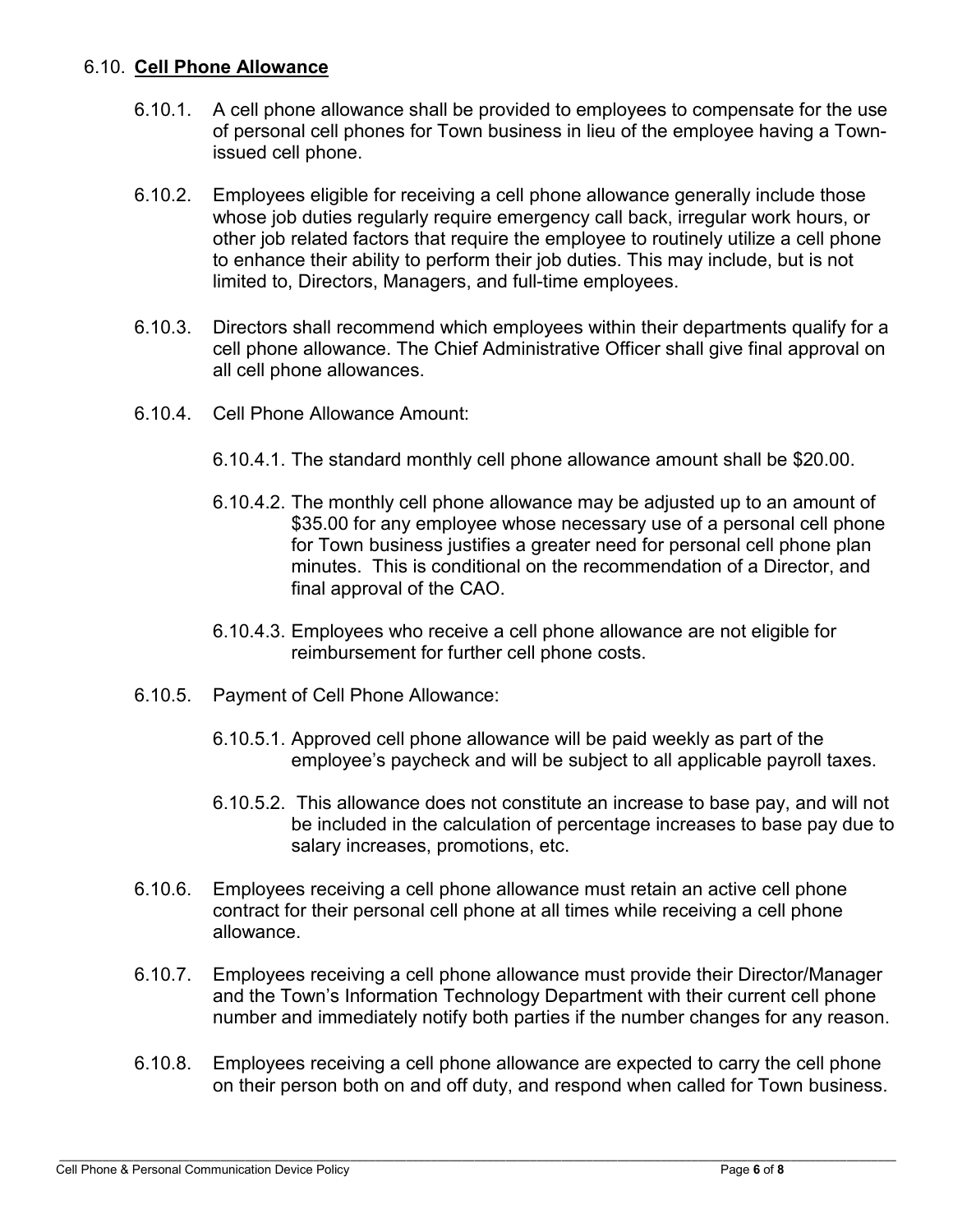- 6.10.9. Employees receiving a cell phone allowance may choose the cellular service provider and plan design of their choice. If available from the Town's contracted cellular service provider, employees may be able to take advantage of discounts for their personal service plans if they utilize the same provider as the Town (if available).
- 6.10.10. Employees receiving a cell phone allowance shall use their personal cell phone for both business and personal purposes, as needed. Use of the phone in any manner contrary to local, provincial, or federal laws will constitute misuse, and will result in immediate termination of the cell phone allowance.
- 6.10.11. If an employee receiving a cell phone allowance changes their personal cell phone contract, or if the Town terminates the cell phone allowance for any reason, the employee will bear the cost of any fees associated with said change or cancellation of the personal cell phone contract.

## 6.11. **Publication of Staff Cell Phone Numbers**

6.11.1. Cell phone numbers shall not be published as a matter of public record except for the following individuals:

6.11.1.1. Council

6.11.1.2. The CAO

6.11.1.3. Directors

6.11.1.4. On-call Personnel

6.11.2. Cell phone numbers that have not been published as a matter of public record shall be provided to others upon the discretion of users and their immediate supervisors in the interests of keeping Town business moving forward.